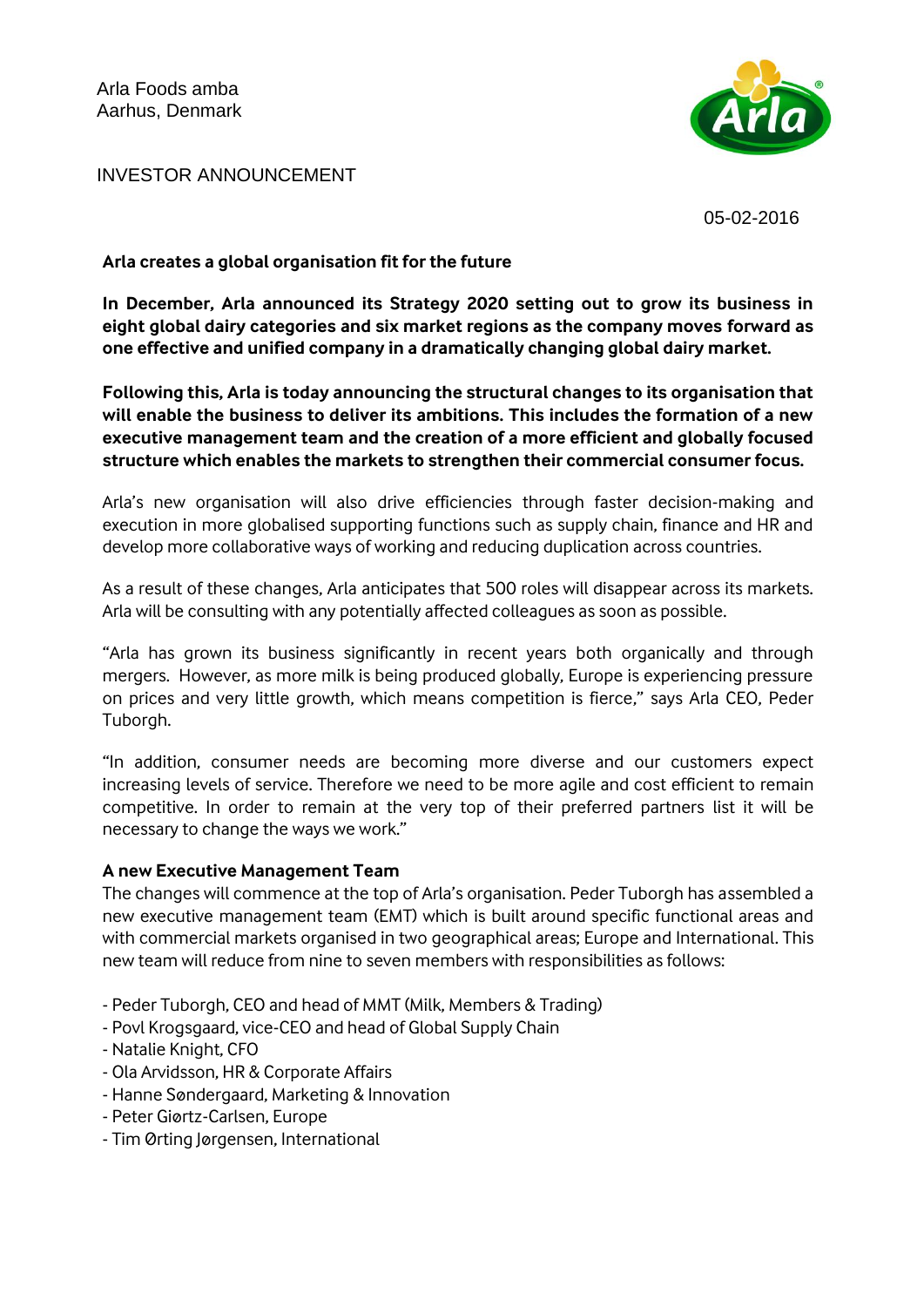#### **The main changes:**

**●** Marketing & Innovation is elevated to a place in the EMT to deliver global brand growth and category leadership;

**●** Two commercial areas in the EMT, Europe and International, leaving country managements with strengthened commercial focus on customers, consumers and categories;

- One global Supply Chain and one global milk pool;
- Streamlined organisational structure with resources prioritised to support 2020 strategy work streams;

**●** 500 of a total of 7,000 monthly-salary roles to be discontinued (hourly salary staff not affected by this particular change)

In the coming weeks, the EMT will work with their individual teams to agree how best to deliver the 2016 business plan and the 2020 strategy. Arla anticipates that any resulting changes in the organisation will be confirmed by April 1st.

The result will be that teams that sit in Arla's markets will fully focus on performance through the development of a more commercial approach with strong marketing support driven from a global category perspective.

One global Supply Chain organisation will be created, while functions like Finance and HR will be centralised further to strengthen execution of global decisions through a committed functional line organisation.

# **From merger growth to organic growth**

The ambition is to increase the organic revenue growth rate from the 2 per cent that has been delivered over the last years to at least 4 per cent by 2020.

"This is a fundamental change for the company. For many years, Arla has grown mainly through cooperative mergers where the new milk already had a position in the market. Our continued success depends on our organisation's ability to increase the value and develop profitable positions for the growing milk volumes coming in now from our existing farmerowners. We need to act local and think global and the new organisation reflects this," says Peder Tuborgh.

# **Reduction of roles**

The announced changes will ensure a simpler, more agile organisation. All functions will be affected by the new ways of working and it is anticipated that approximately 500 of the business' 7,000 monthly-salaried positions will no longer be required under the new structure. Hourly-salary jobs in production and transport are not affected by this particular change.